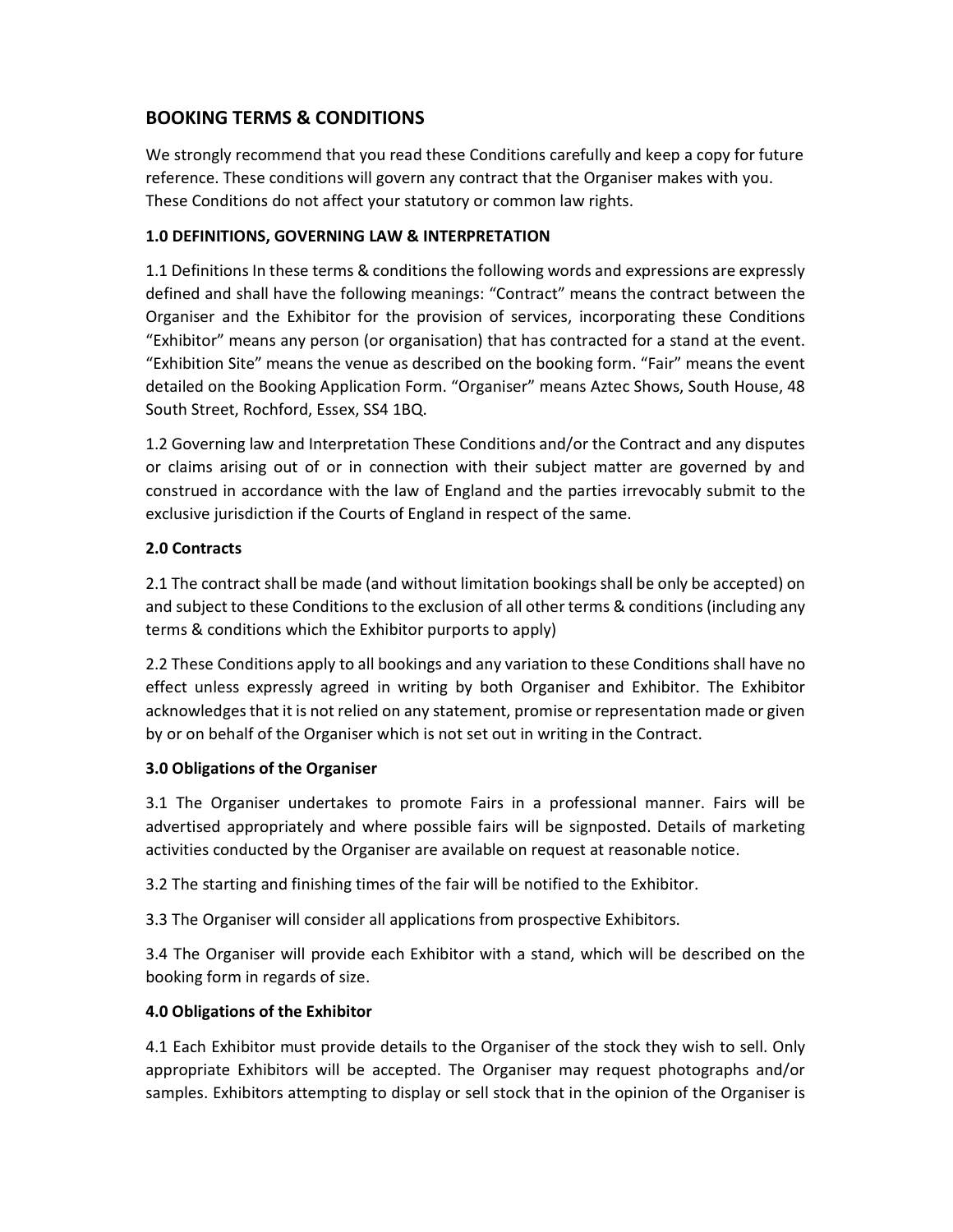different from that detailed may be required to remove such stock and/or leave the Fair or the Exhibition Site (at the absolute discretion of the Organiser, whose opinion shall be final in this respect)

4.2 The Exhibitor is responsible for ensuring that all stock displayed and/or offered for sale complies with any relevant UK legislation governing, inter alia, its manufacture, advertising and sale. Without limitation to the foregoing it is a condition that the Exhibitor, rather than the Organiser, is responsible for obtaining, and each Exhibitor undertakes to obtain, any necessary consents or licences (including without limitation as regards to the sale of alcohol or alcoholic goods for consumption on or off the Exhibition Site) and the Exhibitor shall indemnify the Organiser against any loss to the Organiser as a consequence of the Exhibitor breaching the aforesaid condition in any respect.

4.3 The Exhibitor must not display or offer for sale goods of a noxious or obscene nature or which contravene any UK legislation. The Organiser reserves the right to remove any such material from the Fair.

4.4 The Exhibitor undertakes to display their stock in the allocated space, in good order and in a professional and attractive manner.

4.5 The Exhibitor undertakes to ensure that the Exhibitors stand is staffed and adequately stocked throughout advertised hours of the Fair.

4.6 The Exhibitor undertakes not to pack away any stock and/or leave the Exhibition Site until after the Fair has closed and the Exhibitor has been given permission from the Organiser to pack away.

# 4.7 Electrical Equipment

- 4.7.1 All electrical equipment used by Exhibitors should have the relevant IEE certification.
- 4.7.2 Exhibitors with outdoor trade space may use their own fully serviced silent diesel generators. Under no circumstances should power be sub-contracted to other exhibitors. Generators deemed by the organisers to be a nuisance (noise and emissions) will be immediately requested to be shut down. Failure to comply may result in immediate expulsion from the event.

4.8 At the end of the Fair all Exhibitors must ensure that their stand is cleared, all rubbish removed and that the Exhibition Site is left in a clean and orderly state.

4.9 Without prejudice to the provision of clause 4.1, the Exhibitor accepts that it may be necessary for the Organiser to request the Exhibitor to move and/or remove any item in connection with the Exhibition Site, including the removal of vehicles, boxes, packaging materials etc and undertakes to comply with any request reasonably made by the Organiser, its employees, or assignees.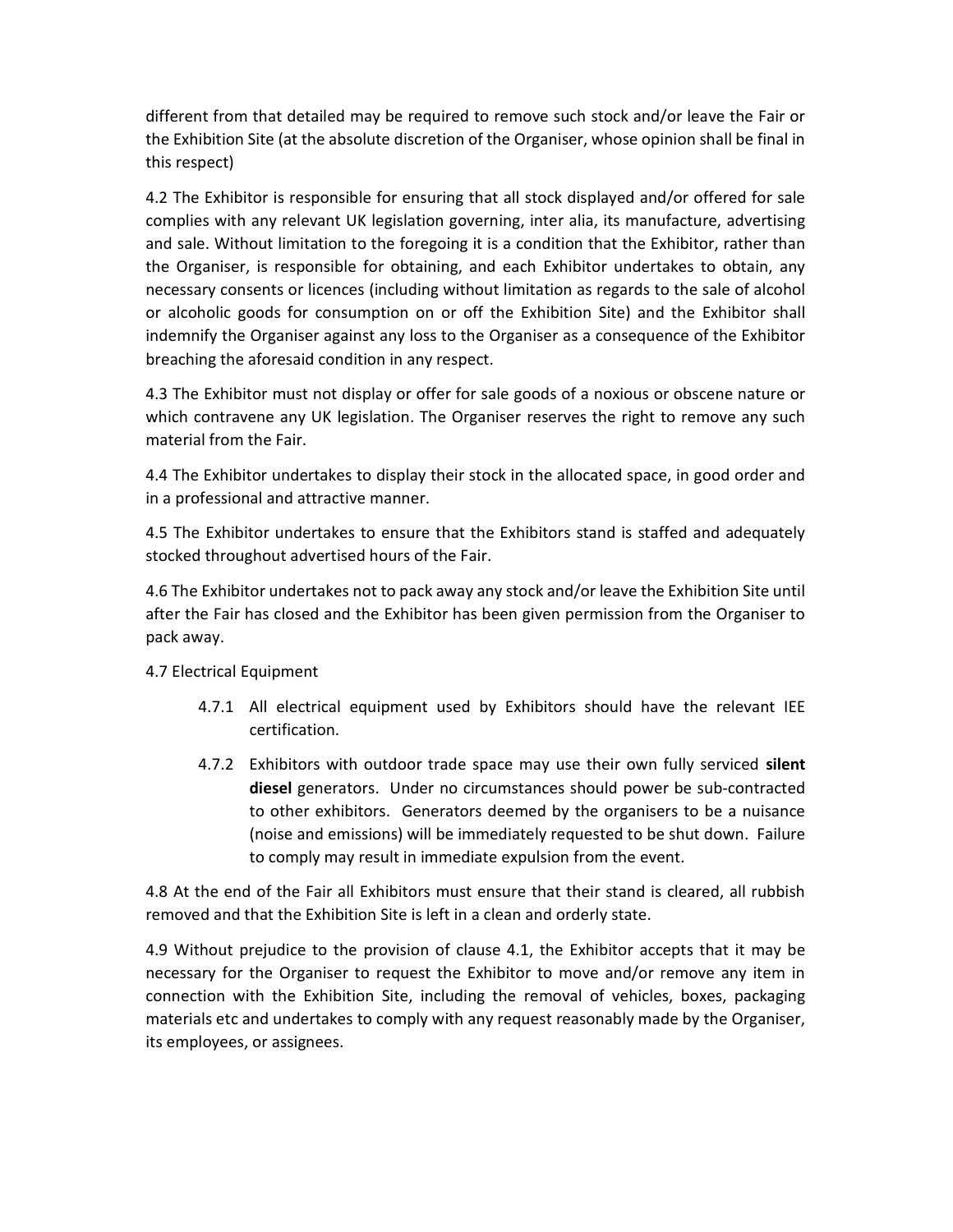4.10 The Exhibitor may not assign, sublet, or grant licences in respect in respect of the whole on any part of the space allocated to them and/or any other benefit or obligation under this agreement.

4.11 All Exhibitors are required to have their own Public Liability Insurance and to always have it with them.

#### 5.0 Payment and Cancellation

5.1 The payment amount should be calculated according to the information on the booking form.

5.2 Deposits for the show must be made at the time of bookings and is non-refundable.

5.3 The Organiser must receive the balance of the booking fee by the date specified on the invoice. Any loss to the Organiser by reason of the Exhibitors default in payment of the sum due or failure to attend the show shall be payable on demand.

5.4 No booking will be accepted unless it is accompanied by the appropriate payment.

5.5 The Organiser is entitled to cancel any booking no less than 24 hours before the date of the Fair should the Organiser (in its sole discretion) deem it beneficial or expedient to do so (for whatever reason), provided that the Organiser shall then refund to the Exhibitor within 7 days the deposit and any other part of the payment paid by the Exhibitor. The Exhibitor accepts that in this respect every booking is purely provisional until the date and time 24 hours and less before the Fair; and the Exhibitor further agrees that in the event that his booking is cancelled pursuant to the clause 5.5 the Organiser shall have no further liability whatsoever to the Exhibitor other than as regards repayment of the payment amount and deposit and without limitation to the foregoing the Organiser shall have no liability in those circumstances to the Exhibitor in respect of any direct, indirect or consequential loss (all three of which terms include, without limitation pure economic loss, loss of business, loss of contracts, damage to property, depletion of goodwill and similar loss), costs, damages, charges or expenses caused directly or indirectly to the Exhibitor.

5.6 Cancellation of any booking by the Exhibitor must be made in writing (email to pam@aztecevents.co.uk or post to Pam Upson, 48 South Street, Rochford, Essex, SS4 1BQ – recorded delivery). A full refund (other than of the deposit, which shall be retained by the Organiser) shall be made if cancellation is more than one month prior to the date of the Fair. No refund of any payment will be made and/or the full fee will be payable if cancellation is made one calendar month or less before the date of the Fair.

5.7 In the event of the Exhibitor entering into liquidation, whether compulsory or voluntary (save for the purpose of reconstruction or amalgamation) or, being an individual, committing any act of bankruptcy, or whether a company or an individual, calling any meeting of, or making any arrangements with, its/his creditors, or permitting any judgement to remain unsatisfied for seven days, or a distress or execution being levied upon any goods or premises of the Exhibitor, the Organiser shall have the right to terminate the Contract with the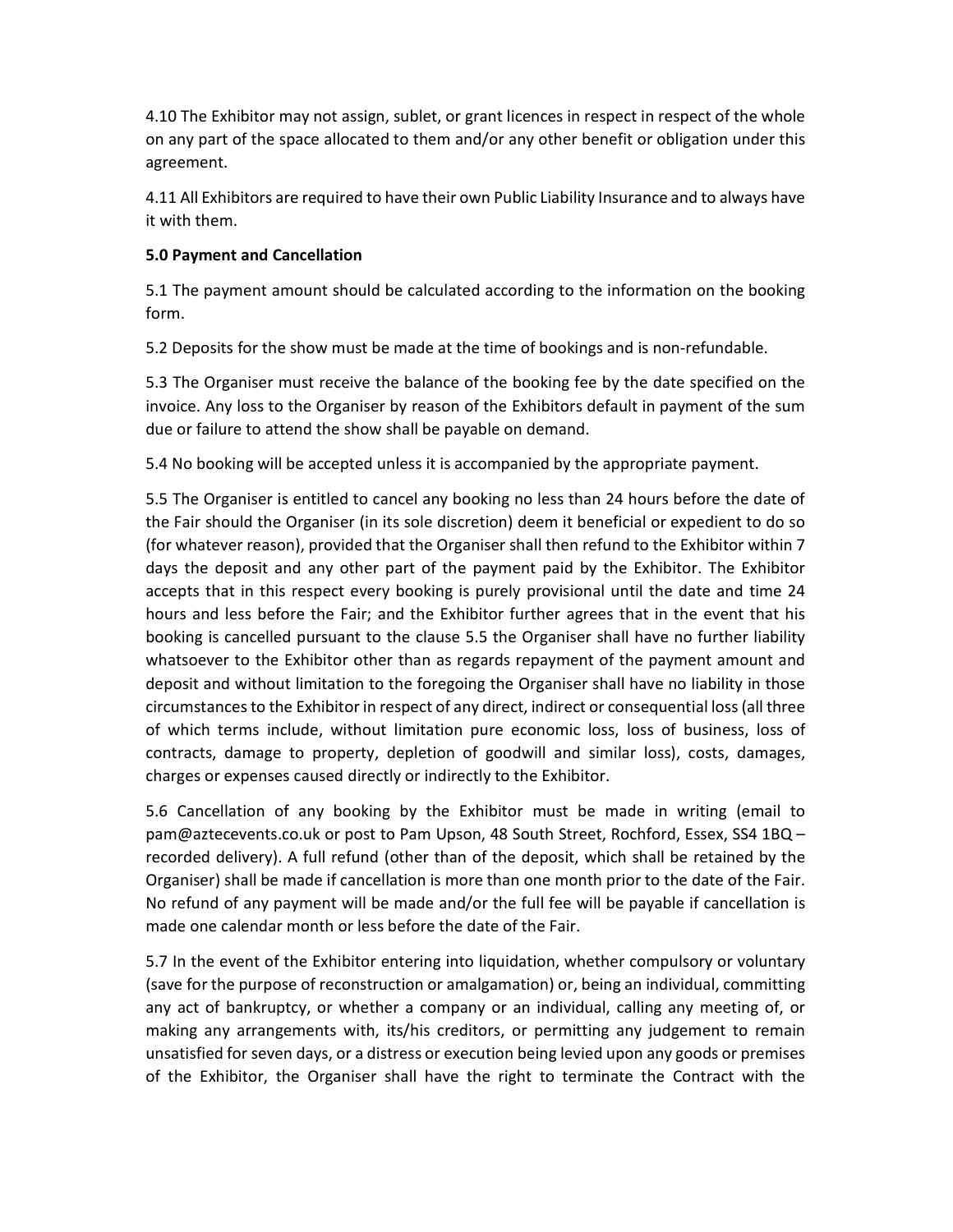Exhibitor, to cancel the allocation of the stand and to retain all monies paid by the Exhibitor under such a contract.

5.8 VAT IS CURRENTLY NOT APPLICABLE TO SPACE HIRE BUT SHOULD THERE BE A CHANGE IN THE RULING, AZTEC SHOWS LTD RESERVE THE RIGHT TO INVOICE EXHIBITORS FOR THE APPROPRIATE AMOUNT. HOWEVER, VAT IS CHARGED ON HIREABLE EQUIPMENT SUCH AS TABLES AND POWER. A SEPARATE VAT SECTION IS SHOWN ON THE RELEVANT BOOKING FORM FOR THESE ITEMS.

#### 6.0 Claims, Indemnity, and Insurance

6.1 Every Exhibitor hereby accepts liability for all acts or omissions of himself, his servants, contractors and agents and undertakes to indemnify the Organiser and keep it indemnified against all liability in respect thereof and against all actions, suits, proceedings, claims, demands, costs and expenses whatsoever which may be taken or made against the Organiser or incurred or become payable by it arising therefrom or in respect thereof, including any claims arising out of the supply by the Exhibitor of samples of any kind whatsoever, whether such samples be sold or given away free and including without limitation any legal costs and expenses and any compensation costs and disbursements paid by the Organiser on the advice of his solicitors to compromise or settle any such claims.

6.2 If the Fair is cancelled by reason of war, fire, national emergency, labour dispute, strike, lock- out, civil disturbance, inevitable accident, the non-availability of Fair premises, or any other cause, whether ejusdem generis or not, without limitation the Organisation may at their entire discretion repay any amount paid by the Exhibitor (other than the non-refundable deposit which shall then be used to cover the administration costs of the Organiser) or part thereof, but shall be under no obligation to repay the whole or part of such rental, and shall be under no liability to the Exhibitor in respect of any actions, claims, losses (including consequential losses), costs, expenses whatsoever which may be brought against or suffered or incurred by the Exhibitor, as a result of the happening of such an event.

6.3 If the Exhibitor, or their servants, agents or subcontractors should fail to remove all their property or otherwise fail to vacate the Fair premises in accordance with the timetable issued by the Organiser, the Organiser will hold the Exhibitor fully responsible for any penalties imposed by the venue owner, or any other losses and costs incurred by the Organiser as a result of the Exhibitor failing to vacate the premises by the agreed time and the Exhibitor agrees to pay the same on an indemnify basis.

6.4 The Organiser does not accept responsibility for any loss or damage from any cause whatever, in respect of any property brought to the Fair premises by Exhibitors or stand holders or their servants, agents, sub-contractors, or any other persons, and the Exhibitor or stand holder is required to indemnify the Organiser in respect of any such loss or damage to the exhibits or any other property brought to the premises whether it is their property or not. Without limitation the Exhibitor shall indemnify the Organiser in respect of any damage to the Exhibition Site arising from the use thereby of the Exhibitor, their servants, or agents.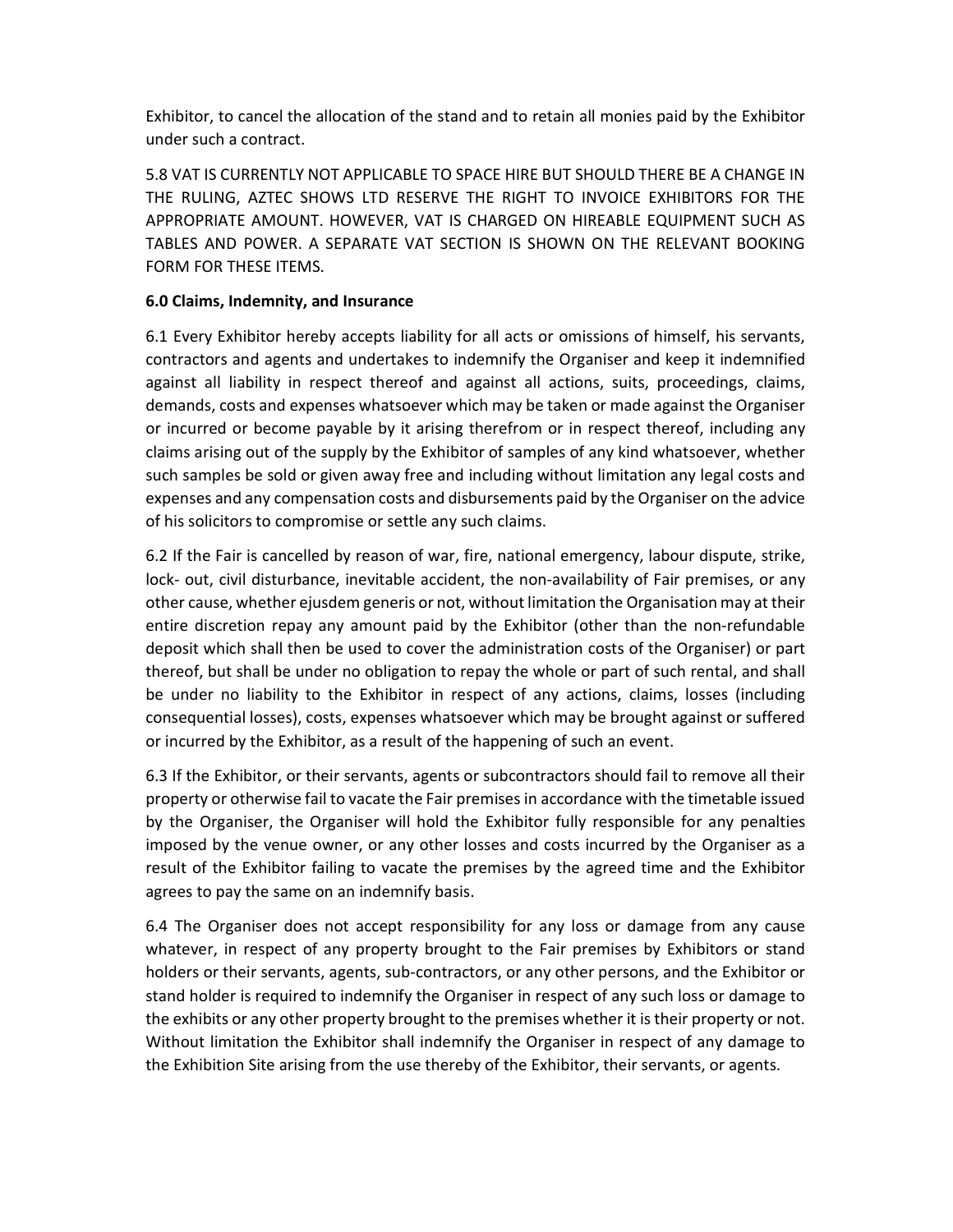6.5 Each exhibitor shall indemnify the Organiser against any claim which may be made in respect to any alleged breach or infringement of any copyright, patent or without limitation other intellectual property right(s) by that Exhibitor during the period of their occupation of an allotted space, or without limitation otherwise in connection with the Fair.

6.6 Save as may be stated elsewhere in these Condition, all warranties, conditions, and other terms implied by statute or common law (save for the conditions implied by section 12 of the Sales of Goods Act 1979) are, to the fullest extent permitted by law, excluded from the Contract.

6.7 Without prejudice to the foregoing provisions of these Conditions:

6.7.1 the Organisers total liability in contract, tort (including without limitation negligence or breach of statutory duty), misrepresentation, restitution or otherwise, arising in connection with the performance or contemplated performance of the Contract shall be limited to the payment amount as set on the booking form; and

6.7.2 the Organiser shall not be liable to the Exhibitor for any pure economic loss, loss of profits, loss of business, loss of contracts, damage to property, depletion of goodwill or otherwise, in each case whether direct, indirect, or consequential, or any claims for consequential compensation whatsoever (howsoever caused) which arise out of or in connection to the Contract.

# 7.0 Force Majeure

7.1 The Organiser shall not be liable to the Exhibitor or be deemed to be in breach of the Contract by reason of any delay in performing, or any failure to perform, any of the Organiser obligations, if the delay or the failure was due to any cause beyond the Organiser's reasonable control.

# 8.0 Severance

8.1 If any provision of the Contract (or part of the provision) is found by any Court or administrative body or competent jurisdiction to be invalid, unenforceable or illegal, the other provisions shall remain in force.

8.2 If any invalid, unenforceable or illegal provision would be valid, enforceable, or legal if some part of it were deleted, the provision shall apply with whatever modification is necessary to give effect to the commercial intention of the parties.

# 9.0 Assignment

9.1 The Organiser may assign and/or subcontract the Contract or any part of it to any person, firm or company. The Exhibitor may not assign or subcontract the Licence and/or the contract. By booking a space at the show the Exhibitor confirms that he/she has read and understood and agrees to the above Conditions, and to agree that the Conditions will be incorporated into the Contract to the exclusion of any other terms and conditions save as clearly stated on the booking form. By signing below the Exhibitor further confirms that these Conditions shall